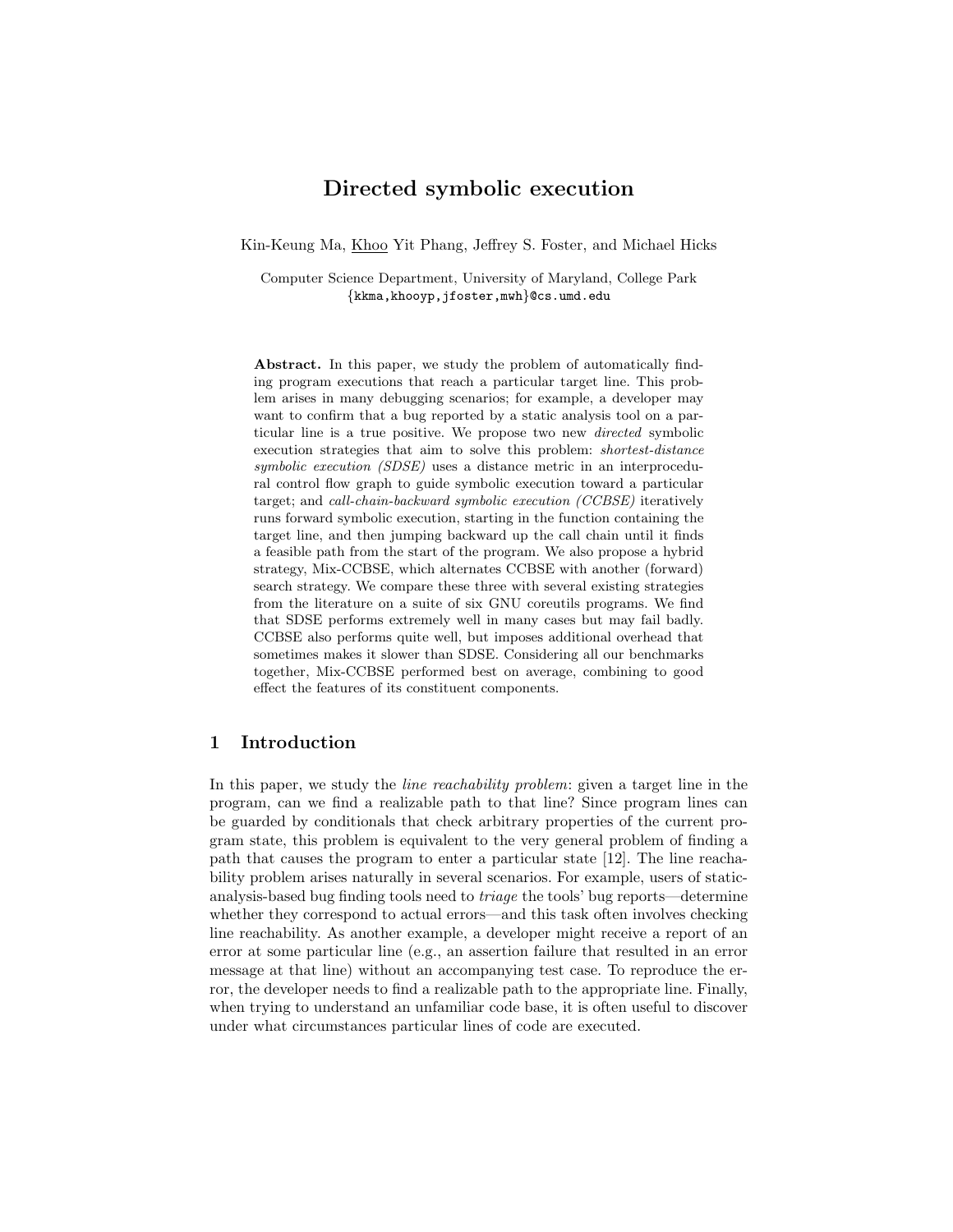Symbolic execution is an attractive approach to solving line reachability: by design, symbolic executors are complete, meaning any path they find is realizable. Symbolic executors work by running the program, computing over both concrete values and expressions that include symbolic values, which are unknowns that range over various sets of values, e.g., integers, strings, etc. [17, 2, 15, 29]. When a symbolic executor encounters a conditional whose guard depends on a symbolic value, it invokes a theorem prover (our implementation uses the SMT solver STP [10]) to determine which branches are feasible. If both are, the symbolic execution conceptually forks, exploring both branches.

However, symbolic executors cannot explore all program paths, and hence must make heuristic choices to prioritize path exploration. Our work focuses on finding paths that reach certain lines in particular, whereas most prior work has focused on finding paths to increase code coverage [11, 5, 4, 24, 3, 34]. We are aware of one previously proposed approach, execution synthesis (ESD) [36], for using symbolic execution to solve the line reachability problem; we compare ESD to our work in Section 3.

We propose two new *directed* symbolic execution search strategies for line reachability. First, we propose *shortest-distance symbolic execution* (SDSE), which prioritizes the path with the shortest distance to the target line as computed over an interprocedural control-flow graph (ICFG). Variations of this heuristic can be found in existing symbolic executors—in fact, SDSE is inspired by the heuristic used in the coverage-based search strategy from KLEE [4]—but, as far as we are aware, the strategy we present has not been specifically described nor has it been applied to directed symbolic execution. In Section 2.2 we describe how distance can be computed context-sensitively using PN grammars [32, 9, 30].

Second, we propose *call-chain-backward symbolic execution (CCBSE)*, which starts at the target line and works backward until it finds a realizable path from the start of the program, using standard forward (interprocedural) symbolic execution as a subroutine. More specifically, suppose the target line  $\ell$  is inside function  $f$ . CCBSE begins forward symbolic execution from the start of f, yielding a set of partial interprocedural paths  $\overline{p}_f$  that start at f, possibly call other functions, and lead to  $\ell$ ; in a sense, these partial paths summarize selected behavior of f. Next, CCBSE runs forward symbolic execution from the start of each function g that calls f, searching for paths that end at calls to f. For each such path p, it attempts to continue down paths  $p'$  in  $\overline{p}_f$  until reaching  $\ell$ , adding all feasible extended paths  $p + p'$  to  $\overline{p}_g$ . The process continues backward up the call chain until CCBSE finds a path from the start of the program to  $\ell$ . Notice that by using partial paths to summarize function behavior, CCBSE can reuse the machinery of symbolic execution to concatenate paths together. This is technically far simpler than more standard approaches that use some formal language to explicitly summarize function behavior in terms of parameters, return value, global variables, and the heap (including pointers and aliasing).

The key insight motivating CCBSE is that the closer forward symbolic execution starts relative to the target line, the better the chance it finds paths to that line. If we are searching for a line that is only reachable on a few paths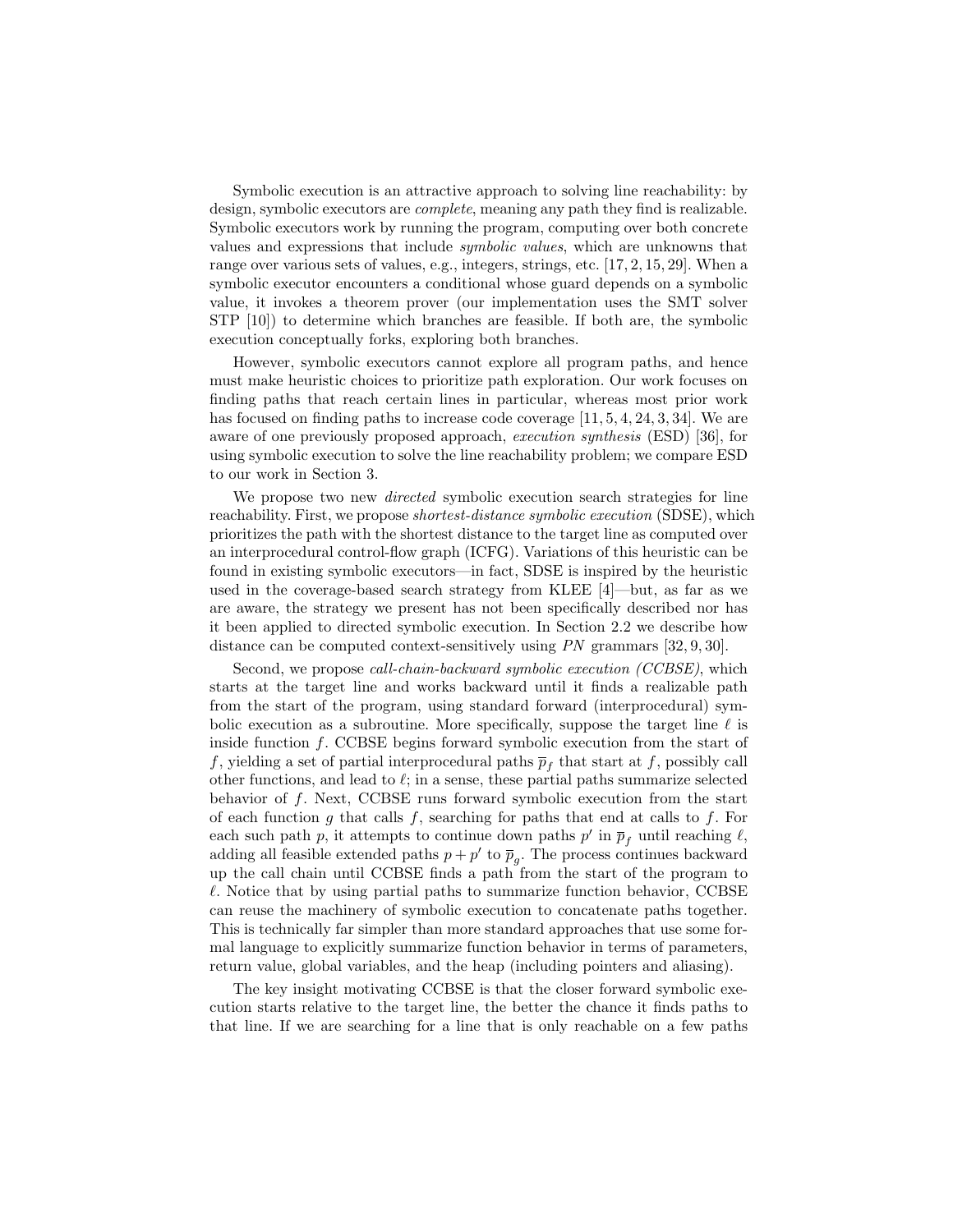along which many branches are possible, then combinatorially there is a very small chance that a standard symbolic executor will make the right choices and find that line. By starting closer to the line we are searching for, CCBSE explores shorter paths with fewer branches, and so is more likely to reach that line.

CCBSE imposes some additional overhead, and so it does not always perform as well as a forward execution strategy. Thus, we also introduce mixed-strategy CCBSE (Mix-CCBSE), which combines CCBSE with another forward search. In Mix-CCBSE, we alternate CCBSE with some forward search strategy S. If S encounters a path  $p$  that was constructed in CCBSE, we try to follow  $p$  to see if we can reach the target line, in addition to continuing  $S$  normally. In this way, Mix-CCBSE can perform better than CCBSE and S run separately—compared to CCBSE, it can jump over many function calls from the program start to reach the paths being constructed; and compared to  $S$ , it can short-circuit the search once it encounters a path built up by CCBSE.

We implemented SDSE, CCBSE, and Mix-CCBSE in Otter, a C source code symbolic executor we previously developed [31]. We also extended Otter with two popular forward search strategies from KLEE [4] and SAGE [13], and for a baseline, we implemented a random path search that flips a coin at each branch. We evaluated the effectiveness of our directed search strategies on the line reachability problem, comparing against the existing search strategies. We ran each strategy on 6 different GNU Coreutils programs [6], looking in each program for one line that contains a previously identified fault. We also compared the strategies on synthetic examples intended to illustrate the strengths of SDSE and CCBSE. We found that SDSE performs extremely well on many programs, but it can fail completely under certain program patterns. CCBSE has performance comparable to standard search strategies but is often somewhat slower due to the overhead of checking path feasibility. Mix-CCBSE performs best of all across all benchmarks, particularly when using KLEE as its forward search strategy, since it exploits the best features of CCBSE and forward search. These results suggest that directed symbolic execution is a practical and effective approach to solving the line reachability problem.

# 2 Directed Symbolic Execution

In this section we present SDSE, CCBSE, and Mix-CCBSE. We will explain them in terms of their implementation in Otter, our symbolic execution framework, to make our explanations concrete (and to save space), but the ideas apply to any symbolic execution tool [17, 11, 4, 16].

Figure 1 diagrams the architecture of Otter and gives pseudocode for its main scheduling loop. Otter uses CIL [27] to produce a control-flow graph from the input C program. Then it calls a state initializer to construct an initial symbolic execution state, which it stores in worklist, used by the scheduler. A state includes the stack, heap, program counter, and path taken to reach the current position. In traditional symbolic execution, which we call forward symbolic execution, the initial state begins execution at the start of main. The scheduler extracts a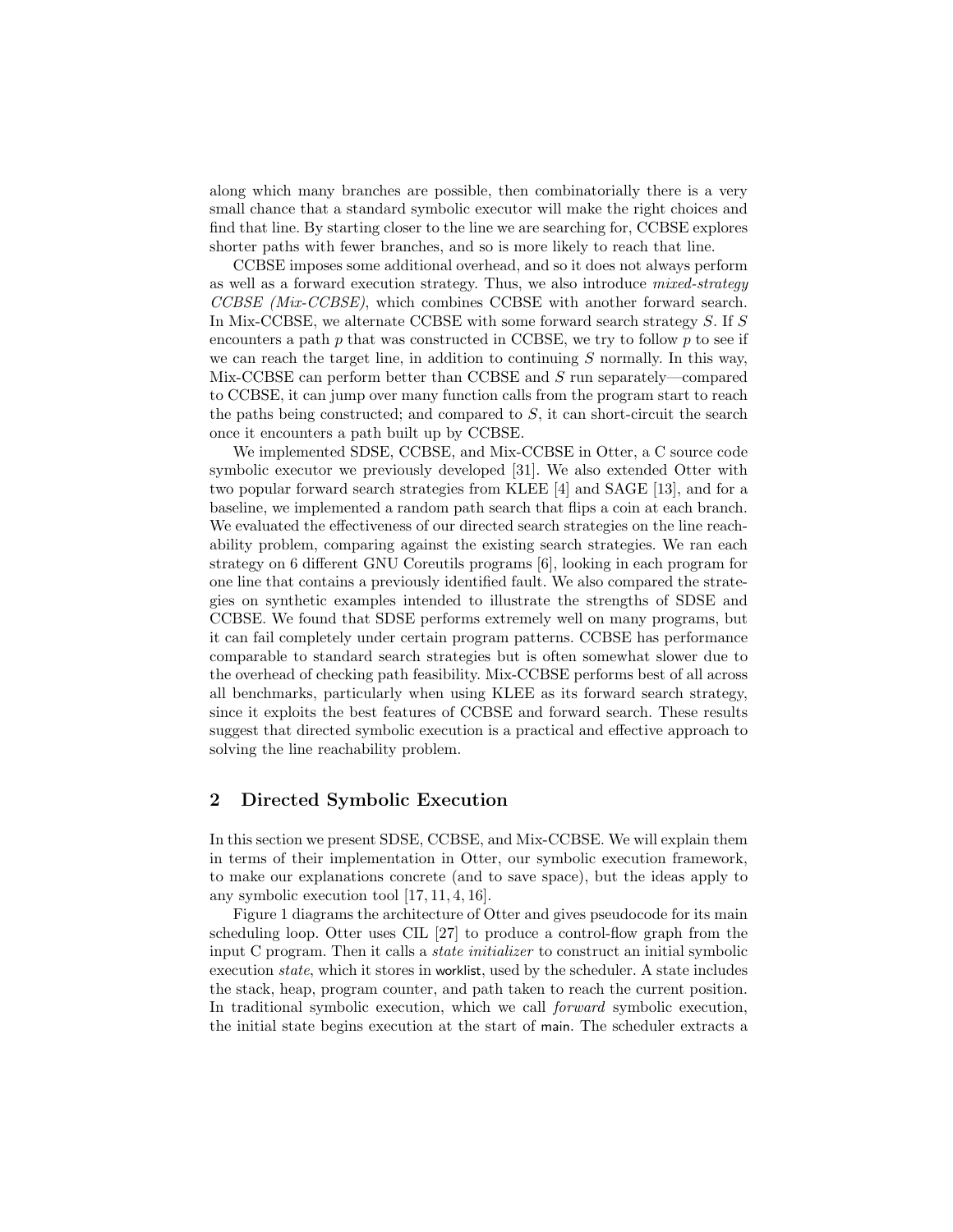

Fig. 1. The architecture of the Otter symbolic execution engine.

state from the worklist via pick and symbolically executes the next instruction by calling step. As Otter executes instructions, it may encounter conditionals whose guards depend on symbolic values. At these points, Otter queries STP [10], an SMT solver, to see if legal, concrete representations of the symbolic values could make either or both branches possible, and whether an error such as an assertion failure may occur. The symbolic executor will return these states to the scheduler, and those that are incomplete (i.e., non-terminal) are added back to the worklist. The call to manage targets is just for guiding CCBSE's backward search (it is a no-op for other strategies), and is discussed further below.

#### 2.1 Forward symbolic execution

Different forward symbolic execution strategies are distinguished by their implementation of the pick function. In Otter we have implemented, among others, three search strategies described in the literature:

Random Path  $(RP)$  [3, 4] is a probabilistic version of breadth-first search. RP randomly chooses from the worklist states, weighing a state with a path of length *n* by  $2^{-n}$ . Thus, this approach favors shorter paths, but treats all paths of the same length equally.

KLEE [4] uses a round-robin of RP and what we call *closest-to-uncovered*, which computes the distance between the end of each state's path and the closest uncovered node in the interprocedural control-flow graph and then randomly chooses from the set of states weighed inversely by distance. To our knowledge, KLEE's algorithm has not been described in detail in the literature; we studied it by examining KLEE's source code [18].

SAGE [13] uses a coverage-guided generational search to explore states in the execution tree. At first, SAGE runs the initial state until the program terminates by randomly choosing a state to run whenever the symbolic execution core returns multiple states. It stores the remaining states into the worklist as the first generation children. Next, SAGE runs each of the first generation children to completion, in the same manner as the initial state, but separately grouping the grandchildren by their first generation parent. After exploring the first generation, SAGE explores subsequent generations (children of the first generation, grandchildren of the first generation, etc.) in a more intermixed fashion, using a block coverage heuristic to determine which generations to explore first.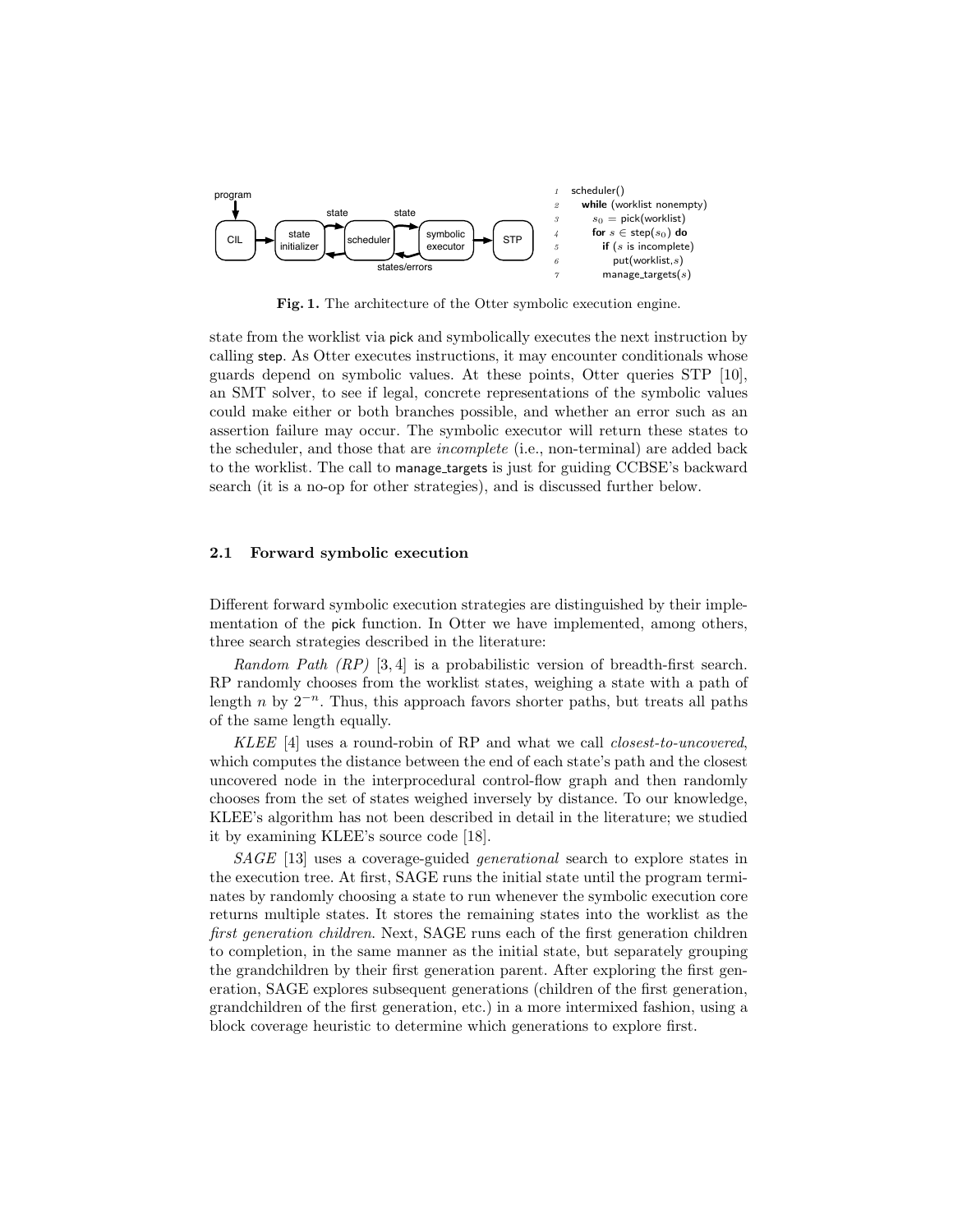

Fig. 2. Example illustrating SDSE's potential benefit.

#### 2.2 Shortest-distance symbolic execution

The basic idea of SDSE is to prioritize program branches that correspond to the shortest path-to-target in the ICFG. To illustrate how SDSE works, consider the code in Figure 2, which performs command-line argument processing followed by some program logic, a pattern common to many programs. This program first enters a loop that iterates up to argc times, processing the i<sup>th</sup> commandline argument in argv during iteration i. If the argument is 'b', the program sets  $\mathsf{b}[n]$  to 1 and increments n (line 8); otherwise, the program calls foo. A potential buffer overflow could occur at line 8 when more than four arguments are 'b'; we add an assertion on line 7 to identify when this overflow would occur. After the arguments are processed, the program enters a loop that reads and processes character inputs (lines 12 onward).

Suppose we would like to reason about a possible failure of the assertion. Then we can run this program with symbolic inputs, which we identify with the calls on line 3 to the special built-in function symbolic. The right half of the figure illustrates the possible program paths the symbolic executor can explore on the first five iterations of the argument-processing loop. Notice that for five loop iterations there is only one path that reaches the failing assertion out of  $\sum_{n=0}^{4} 3 \times 2^{n} = 93$  total paths. Moreover, the assertion is not reachable once exploration has advanced past the argument-processing loop.

In this example, RP would have only a small chance of finding the overflow, spending most of its time exploring paths shorter than the one that leads to the buffer overflow. A symbolic executor using KLEE or SAGE would focus on increasing coverage to all lines, wasting significant time exploring paths through the loop at the end of the program, which does not influence this buffer overflow.

In contrast, SDSE works very well in this example, with line 7 set as the target. Consider the first iteration of the loop. The symbolic executor will branch upon reaching the loop guard, and will choose to execute the first instruction of the loop, which is two lines away from the assertion, rather than the first instruc-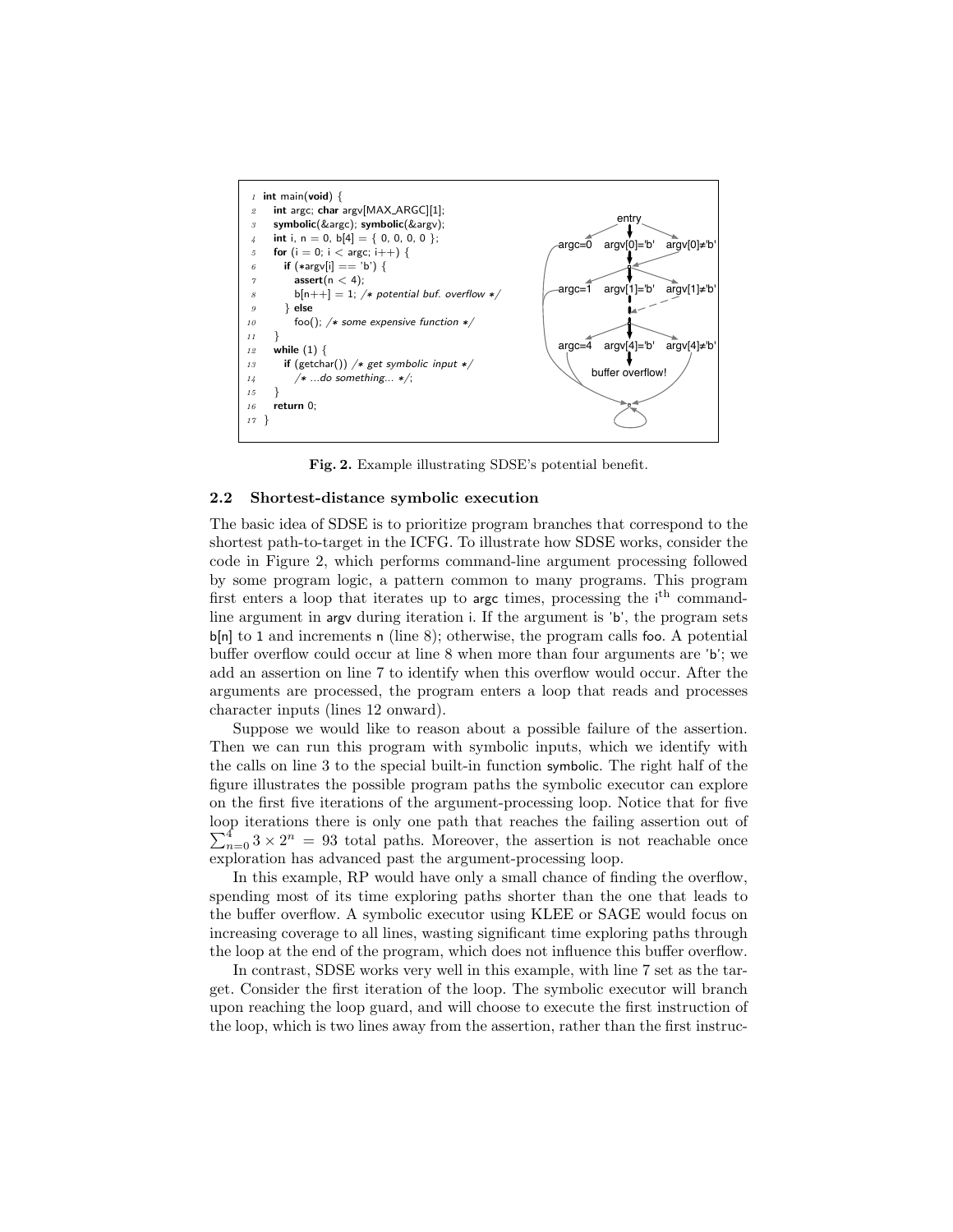

Fig. 3. SDSE distance computation.

tion after the loop, which can no longer reach the assertion. Next, on line 6, the symbolic executor takes the true branch, since that reaches the assertion itself immediately. Then, determining that the assertion is true, it will run the next line, since it is only three lines away from the assertion and hence closer than paths that go through foo (which were deferred by the choice to go to the assertion). Then the symbolic executor will return to the loop entry, repeating the same process for subsequent iterations. As a result, SDSE explores the central path shown in bold in the figure, and thereby quickly find the assertion failure.

Implementation. SDSE is implemented as a pick function from Figure 1. As mentioned, SDSE chooses the state on the worklist with the shortest *distance* to target. Within a function, the distance is just the number of edges between statements in the control flow graph (CFG). To measure distances across function calls we count edges in an interprocedural control-flow graph (ICFG) [21], in which function call sites are split into *call nodes* and *return nodes*, with *call edges* connecting call nodes to function entries and return edges connecting function exits to return nodes. For each call site  $i$ , we label call and return edges by  $(i \text{ and } )_i$ , respectively. Figure 3(a) shows an example ICFG for a program in which main calls foo twice; here call i to foo is labeled foo<sup>i</sup>.

We define the distance-to-target metric to be the length of the shortest path in the ICFG from an instruction to the target, such that the path contains no mismatched calls and returns. Formally, we can define such paths as those whose sequence of edge labels form a string produced from the PN nonterminal in the grammar shown in Figure 3(b). In this grammar, developed by Reps [32] and later named by Fähndrich et al  $[9, 30]$ , S-paths correspond to those that exactly match calls and returns; N-paths correspond to entering functions only; and P-paths correspond to exiting functions only. For example, the dotted path in Figure 3(a) is a PN-path: it traverses the matching  $\left(f_{oo^0}\right)$  and  $\left(f_{oo^0}\right)$  edges, and then traverses ( $_{foo}$  to the target. Notice that we avoid conflating edges of different call sites by matching  $(i \text{ and } )_i$  edges, and thus we can statically compute a context-sensitive distance-to-target metric.

PN -reachability was previously used for conservative static analysis [9, 30, 19]. However, in SDSE, we are always asking about PN -reachability from the current instruction. Hence, rather than solve reachability for an arbitrary initial P-path segment (which would correspond to asking about distances from the current instruction in all calling contexts of that instruction), we restrict the ini-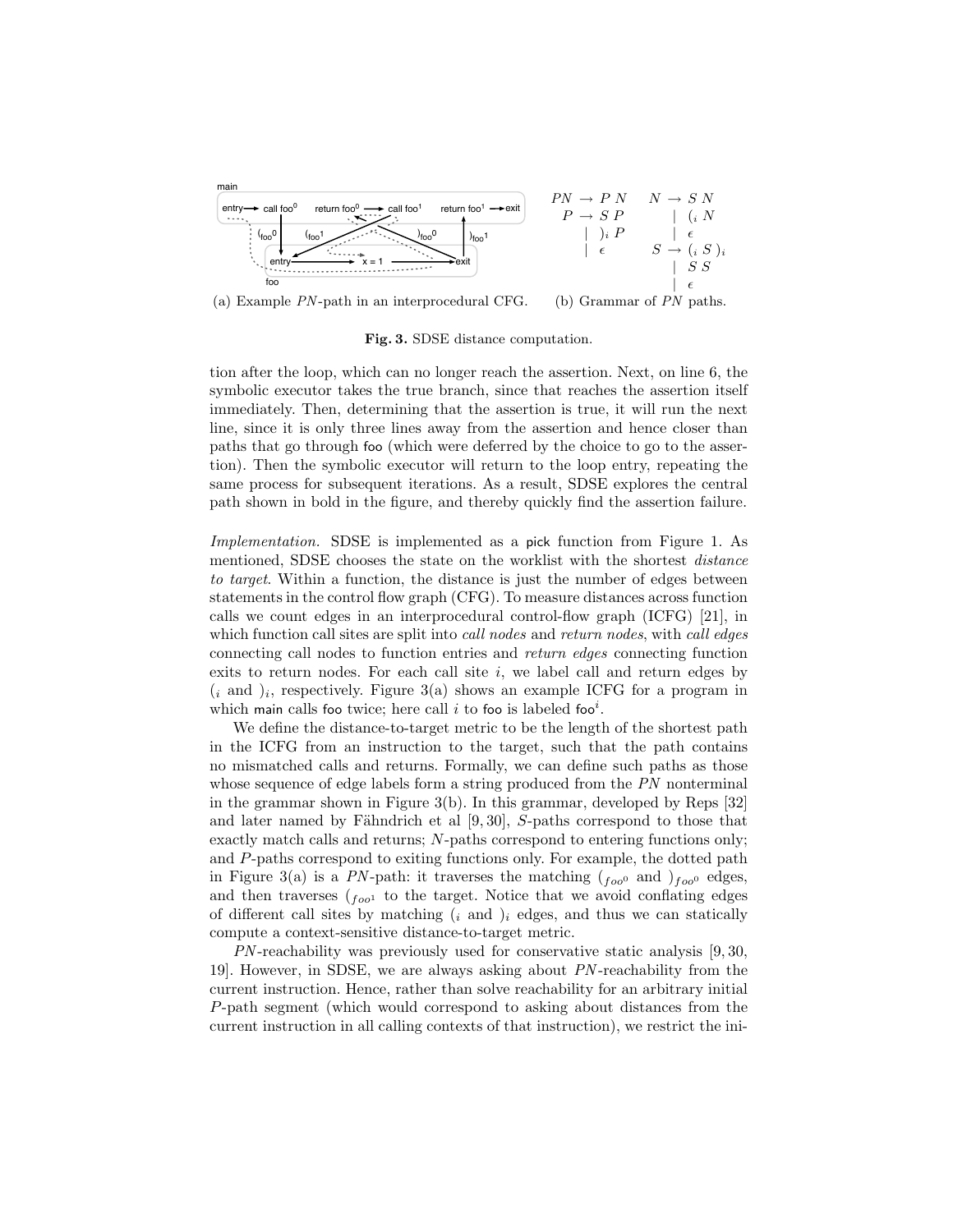

Fig. 4. Example illustrating CCBSE's potential benefit.

tial P-path segment to the functions on the current call stack. For performance, we statically pre-compute N-path and S-path distances for all instructions to the target and combine them with P-path distances on demand.

### 2.3 Call-chain-backward symbolic execution

SDSE is often very effective, but there are cases on which it does not do well—in particular, SDSE is less effective when there are many potential paths to the target line, but there are only a few, long paths that are realizable. In these situations, CCBSE can sometimes work dramatically better.

To see why, consider the code in Figure 4. This program initializes m and n to be symbolic and then loops, calling  $f(m, n)$  when  $m == i$  for  $i \in [0, 1000)$ . For non-negative values of n, the loop in lines 12–16 iterates through n's least significant bits (stored in a during iteration), incrementing sum by  $a+1$  for each non-zero a. Finally, if sum  $== 0$  and  $m == 7$ , the failing assertion on line 19 is reached. Otherwise, the program falls into an infinite loop, as sum and m are never updated in the loop.

RP, KLEE, SAGE, and SDSE all perform poorly on this example. SDSE gets stuck at the very beginning: in main's for-loop, it immediately steps into f when  $m == 0$ , as this is the "fastest" way to reach the assertion inside f according to the ICFG. Unfortunately, the guard of the assertion is never satisfied when m is 0, and therefore SDSE gets stuck in the infinite loop. SAGE is very likely to get stuck, because the chance of SAGE's first generation entering f with the right argument  $(m == 7)$  is extremely low, and SAGE always runs its first generation to completion, and hence will execute the infinite loop forever. RP and KLEE will also reach the assertion very slowly, since they waste time executing f where  $m \neq 7$ ; none of these paths lead to the assertion failure.

In contrast, CCBSE begins by running f with both parameters m and n set to symbolic, as CCBSE does not know what values might be passed to f. Hence, CCBSE will potentially explore all  $2<sup>6</sup>$  paths induced by the for loop, and one of them, say  $p$ , will reach the assertion. When  $p$  is found, CCBSE will jump to main and explore various paths that reach the call to f. At the call to f, CCBSE will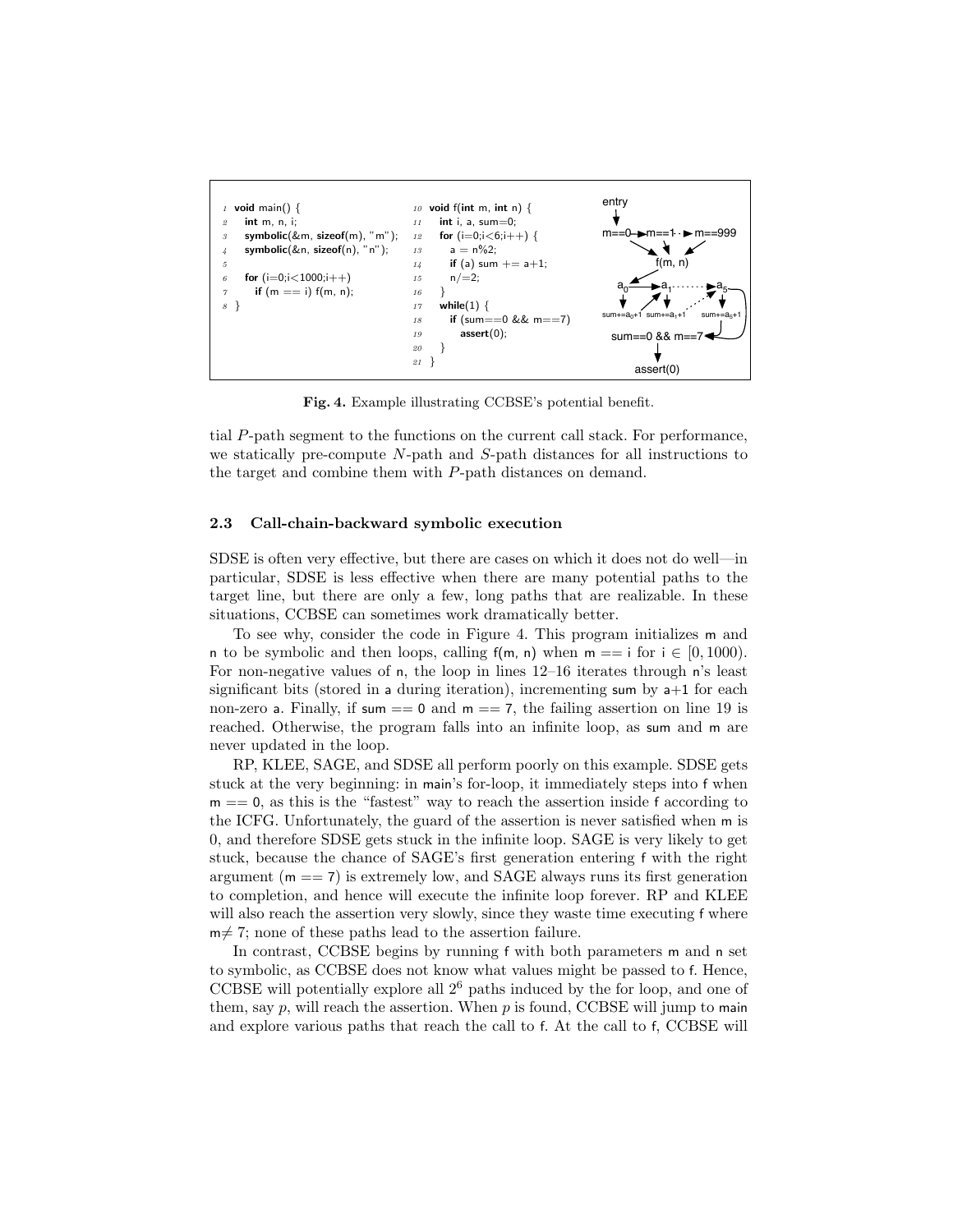```
manage_targets (s)(sf,p) = path(s)10 if pc(p) \in targets
11 update_paths(sf, p)
12 else if pc(p) = callto(f) and has paths(f)
13 for p' \in \text{get-paths}(f)\int_{14}^{14} if (p+p) feasible)
15 update_paths(sf, p + p')
                                                 16 update_paths (sf, p)
                                                 17 if not(has_paths(sf))
                                                 18 add_callers(sf, worklist)
                                                 19 add_path(sf, p);
```
Fig. 5. Target management for CCBSE.

follow p to short-circuit the evaluation through  $f$  (in particular, the  $2^6$  branches induced by the for-loop), and thus quickly find a realizable path to the failure.

Implementation. CCBSE is implemented in the manage\_targets and pick functions from Figure 1. Otter states  $s$ , returned by pick, include the function  $f$  in which symbolic execution started, which we call the *origin function*. Thus, traditional symbolic execution states always have main as their origin function, while CCBSE allows different origin functions. In particular, CCBSE begins by initializing states for functions containing target lines.

To start symbolic execution at an arbitrary function Otter must initialize symbolic values for the function's inputs (parameters and global variables). Integer-valued inputs are initialized to symbolic words, and pointers are represented using conditional pointers, manipulated using Morris's general axiom of assignment [1, 26]. To support recursive data structures, Otter initializes pointers lazily—we do not actually create conditional pointers until a pointer is used, and we only initialize as much of the memory map as is required. When initialized, pointers are set up as follows: for inputs  $p$  of type *pointer to type T*, we construct a conditional pointer such that p may be null or p may point to a fresh symbolic value of type  $T$ . If  $T$  is a primitive type, we also add a disjunct in which  $p$  may point to any element of an array of 4 fresh values of type  $T$ . This last case models parameters that are pointers to arrays, and we restrict its use to primitive types for performance reasons. In our experiments, we have not found this restriction to be problematic. This strategy for initializing pointers is unsound in that CCBSE could miss some targets, but final paths CCBSE produces are always feasible since they ultimately connect back to main.

The pick function works in two steps. First, it selects the origin function to execute and then it selects a state with that origin. For the former, it picks the function  $f$  with the shortest-length call chain from main. For non-CCBSE the origin will always be main. At the start of CCBSE with a single target, the origin will be the one containing the target; as execution continues there will be more choices—picking the "shortest to main" ensures that we move backward from target functions toward main. After selecting the origin function  $f$ , pick chooses one of  $f$ 's states according to some forward search strategy. We write  $\mathrm{CCBSE}(S)$ to denote CCBSE using forward search strategy S.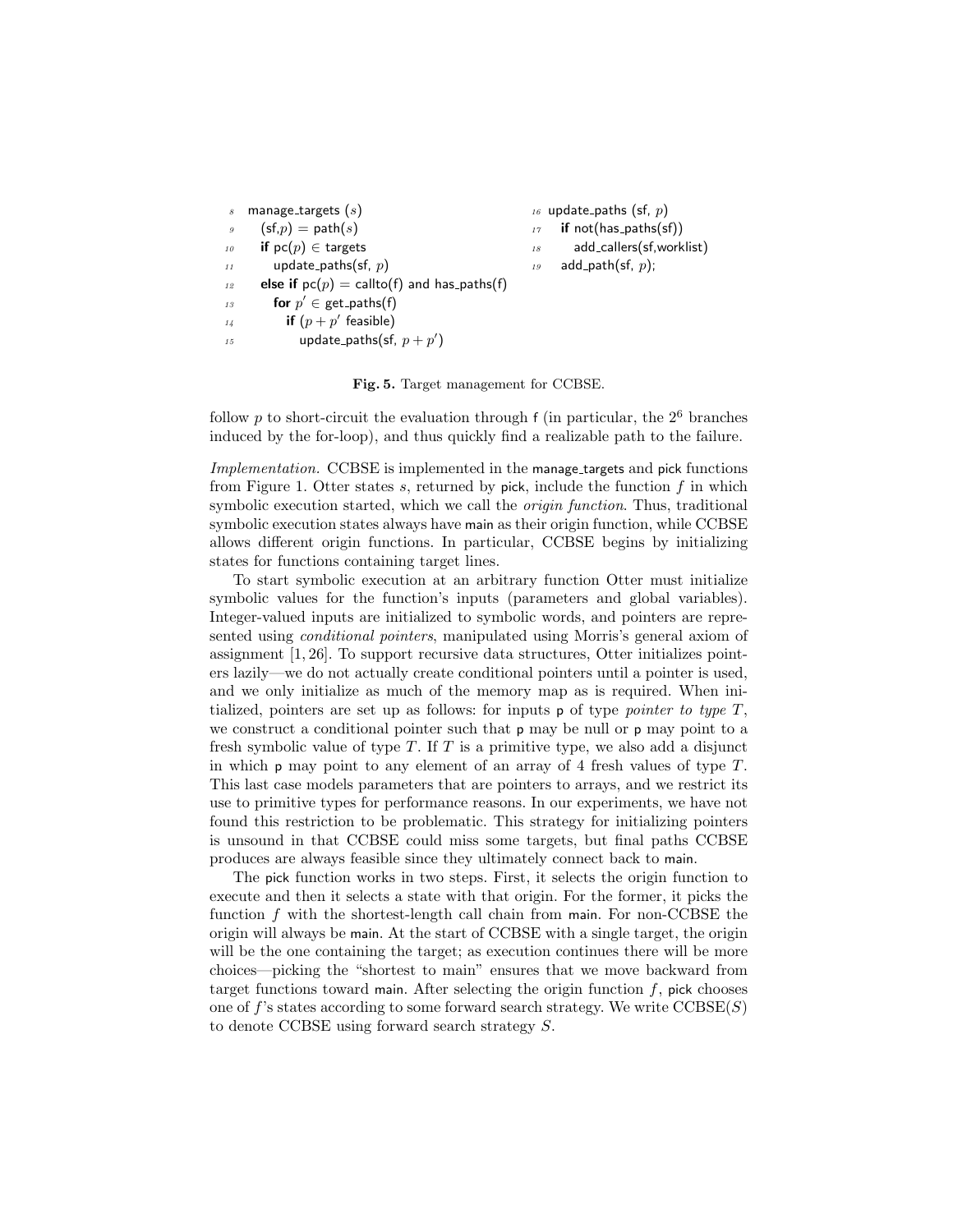

Fig. 6. Example illustrating Mix-CCBSE's potential benefit.

The manage\_targets $(s)$  function is given in Figure 5. Recall from Figure 1 that s has already been added to the worklist for additional, standard forward search; the job of manage targets is to record which paths reach the target line and to try to connect s with path suffixes previously found to reach the target. The manage targets function extracts from s both the origin function of and the (interprocedural) path p that has been explored from sf to the current point. This path contains all the decisions made by the symbolic executor at condition points. If path  $p$ 's end (denoted  $p(c(p))$ ) has reached a target (line 10), we associate  $p$  with sf by calling update paths; for the moment one can think of this function as adding  $p$  to a list of paths that start at  $sf$  and reach targets. Otherwise, if the path's end is at a call to some function f, and f itself has paths to targets, then we may possibly extend  $p$  with one or more of those paths. So we retrieve  $f$ 's paths, and for each one p' we see whether concatenating p to p' (written  $p + p'$ ) produces a feasible path. If so, we add it to sf's paths. Feasibility is checked by attempting to symbolically execute  $p'$  starting in  $p'$ s state s.

Now we turn to the implementation of update paths. This function simply adds  $p$  to  $sf's$  paths (line 19), and if  $sf$  did not previously have any paths, it will create initial states for each of sf's callers (pre-computed from the call graph) and add these to the worklist (line 17). Because these callers will be closer to main, they will be subsequently favored by pick when it chooses states.

### 2.4 Mixing CCBSE with forward search

While CCBSE may find a path more quickly, it comes with a cost: its queries tend to be more complex than in forward search, and it can spend significant time trying paths that start in the middle of the program but are ultimately infeasible. Consider Figure 6, a modified version of the code in Figure 4. Here, main calls function g, which acts as main did in Figure 4, with some  $m \geq 30$ (line 6), and the assertion in f is reachable only when  $m = 37$  (line 22). All other strategies fail in the same manner as they do in Figure 4.

However, CCBSE also fails to perform well here, as it does not realize that m is at least 30, and therefore considers ultimately infeasible conditions  $0 \le m \le$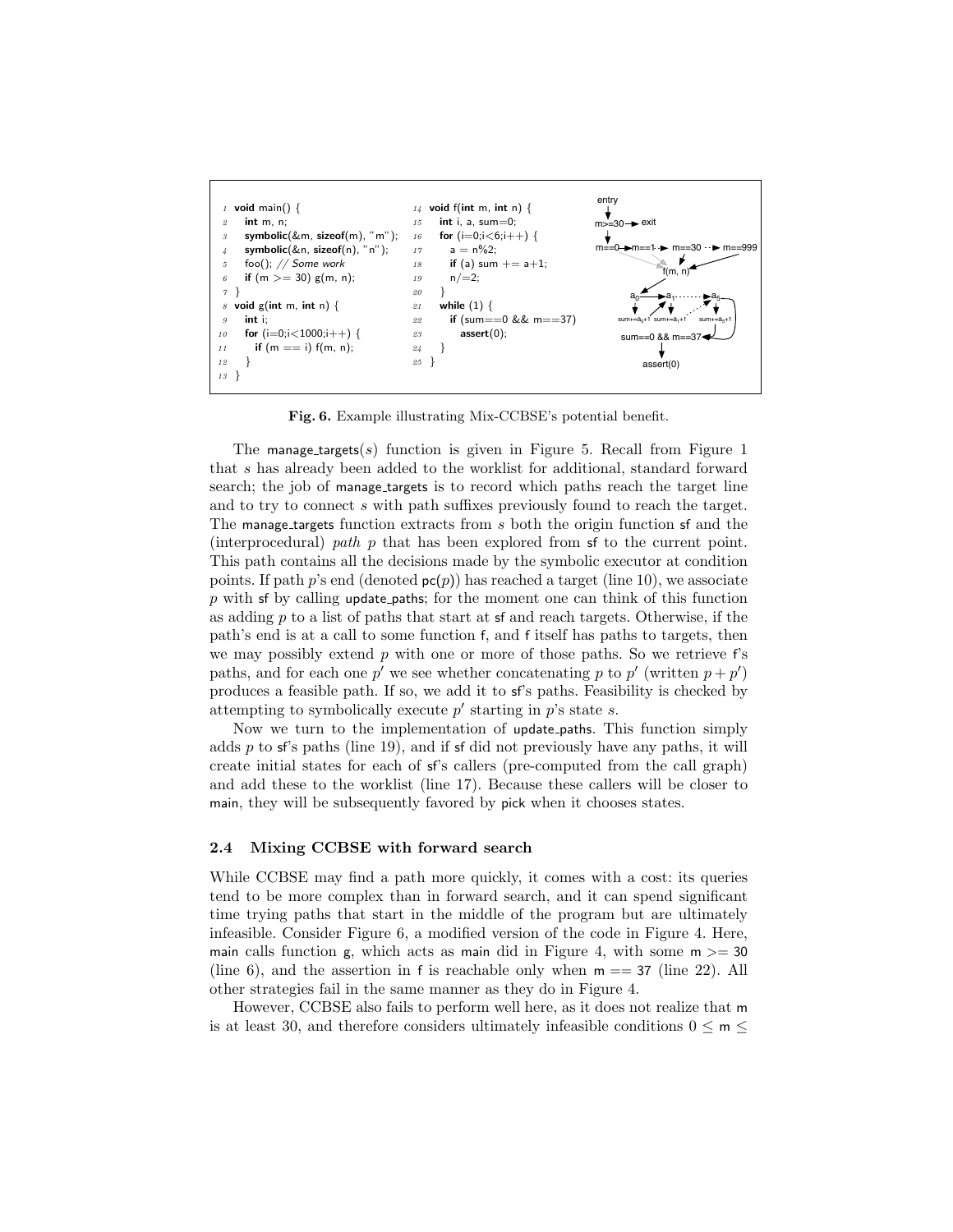36 in f. With Mix-CCBSE, however, we conceptually start forward symbolic execution from main at the same time that CCBSE ("backward search") is run. As before, the backward search will gets stuck in finding a path from g's entry to the assertion. However, in the forward search, g is called with  $m \geq 30$ , and therefore f is always called with  $m \geq 30$ , making it hit the right condition  $m == 37$ very soon thereafter. Notice that, in this example, the backward search must find the path from f's entry to the assertion before f is called with  $m = 37$  in the forward search in order for the two searches to match up (e.g., there are enough instructions to run in line 5). Should this not happen, Mix-CCBSE degenerates to its constituents running independently in parallel, which is the worst case.

Implementation. We implement Mix-CCBSE with a slight alteration to pick. At each step, we decide whether to use regular forward search or CCBSE next, splitting the strategies 50/50 by time spent. We compute time heuristically as  $50 \times$  (no. of solver calls) + (no. of instructions executed), taking into account the higher cost of solver queries over instruction executions.<sup>1</sup>

### 3 Experiments

We evaluated our directed search strategies by comparing their performance on the small example programs from Section 2 and on bugs reported in six programs from GNU Coreutils version 6.10. These bugs were previously discovered by KLEE [4]. All experiments were run on a machine with six 2.4Ghz quad-core Xeon E7450 processors and 48GB of memory, running 64-bit Linux 2.6.26. We ran 16 tests in parallel, observing minimal resource contention. The tests required less than 2 days of elapsed time. Total memory usage was below 1GB per test.

The results are presented in Table 1. Part (a) of the table gives the results for our directed search strategies. For comparison, we also implemented an intraprocedural variant of SDSE that ignores call-chains: if the target is not in the current function, then the distance-to-target is  $\infty$ . We refer to the intraprocedural variant as IntraSDSE, and to standard SDSE as InterSDSE. This table lists three variants of CCBSE, using RP, InterSDSE, or IntraSDSE as the forward strategy. In the last two cases, we modified Inter- and IntraSDSE slightly to compute shortest distances to the target line or to the functions reached in CCBSE's backward search. This allows those strategies to take better advantage of CCBSE (otherwise they would ignore CCBSE's search in determining which paths to take).

Part (b) of the table gives the results from running KLEE version r130848 [18], and part (c) gives the results for forward search strategies implemented in Otter, both by themselves and mixed with CCBSE(RP). We chose CCBSE(RP) because it was the best overall of the three from part  $(a)$ , and because RP is the fastest of the forward-only strategies in part (c). We write  $Mix-CCBSE(S)$  to denote the mixed strategy where  $S$  is the forward search strategy and  $\mathrm{CCBSE}(\mathrm{RP})$ 

<sup>1</sup> We could also use wall-clock time, however, this leads to non-deterministic, nonreproducible results. We opted to use our heuristic for reproducibility.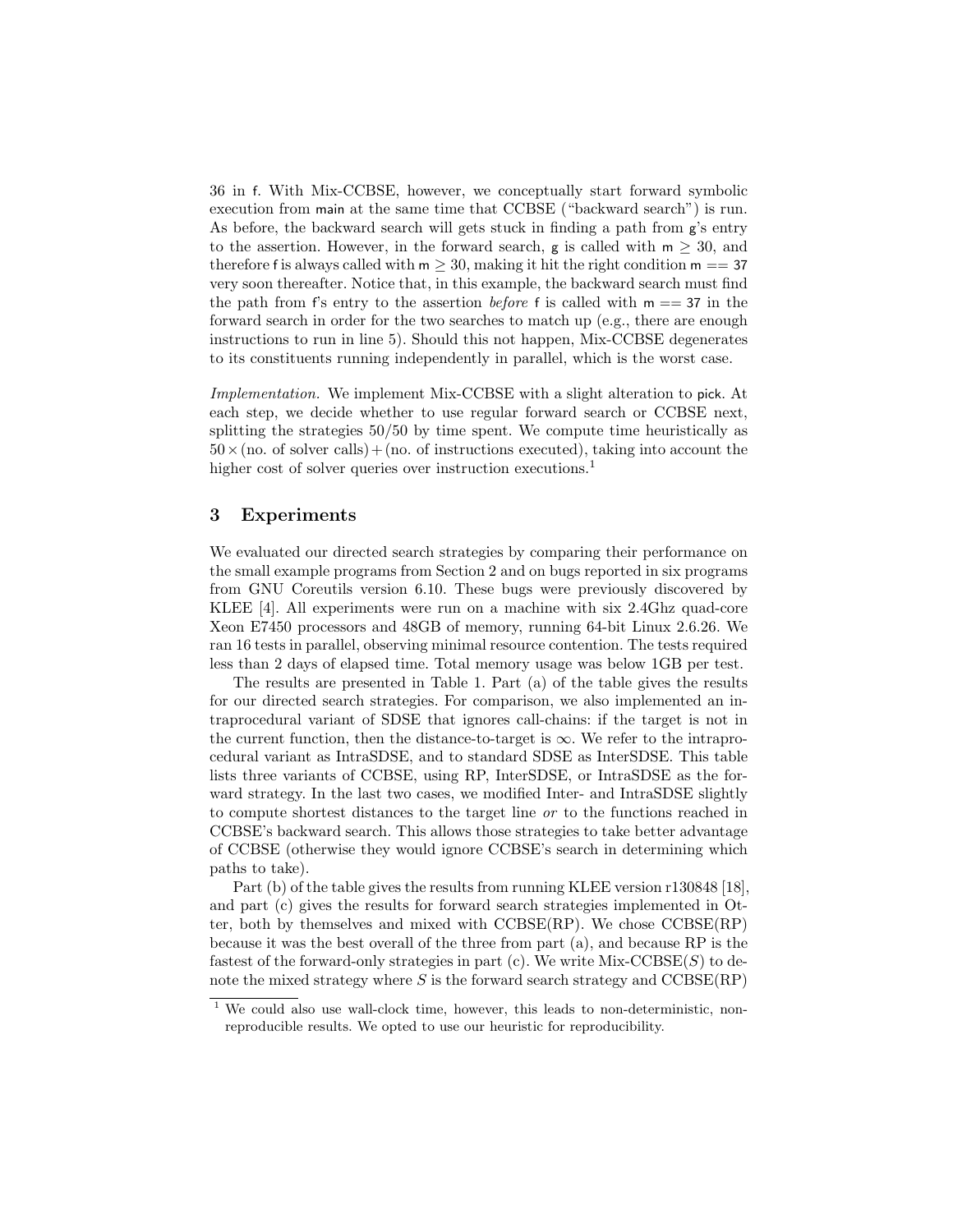|          | Inter-                            |          | Intra-               |         | $CCBSE(X)$ where X is |                  |                      |                  |                |                            | <b>KLEE</b>    |                      |  |
|----------|-----------------------------------|----------|----------------------|---------|-----------------------|------------------|----------------------|------------------|----------------|----------------------------|----------------|----------------------|--|
|          | ${\rm SDSE}$                      |          | ${\rm SDSE}$         |         | RP                    |                  | InterSDSE            |                  | IntraSDSE      |                            |                |                      |  |
| Figure 2 | 0.4                               | 0.0      | 0.4                  | 0.0(5)  | 16.2                  | 2.4(6)           | 0.5                  | 0.0(1)           | 0.4            | 0.0(3)                     | 2.6            | 0.0(7)               |  |
| Figure 4 | $\infty$                          |          | $\infty$             |         | 60.8                  | 7.8(4)           | 7.3                  | 1.2(3)           | 7.2            | 1.0(4)                     | $\infty$       |                      |  |
| Figure 6 | $\infty$                          |          | $\infty$             |         | $\infty$              |                  | $\infty$             |                  |                | $\infty$                   |                | $\infty$             |  |
| mkdir    | 34.7 19.7(10)                     |          | $\infty$             |         | 163.0 42.5            |                  | $150.3$ 93.4         |                  | 150.7 93.9     |                            | $\infty$       |                      |  |
| mkfifo   | 13.1                              | 0.4      | $\infty$             |         | 70.2                  | 17.3             | 49.7 21.8            |                  |                | $49.3$ $23.2(1)$           | 274.2 315.6(9) |                      |  |
| mknod    | $\infty$                          |          | $\infty$             |         | 216.5<br>60.7         |                  | $\infty$             |                  |                | $\infty$                   |                | 851.6 554.2(8)       |  |
| paste    | 12.6                              | 0.5      | 56.4                 | 5.4     | 26.0                  | 0.5(1)           | 31.0                 | 4.8              | 32.1           | 4.0                        | 30.6           | 9.7(8)               |  |
| ptx      | 18.4                              | 0.6(4)   | 103.5                | 19.7(1) | 24.2                  | 0.7(1)           | 24.5                 | 0.9(3)           | 24.1           | 1.1(2)                     | 93.8           | 81.7(7)              |  |
| seq      | 12.1                              | 0.4(1)   | $\infty$             |         | 30.9                  | 1.4              | 369.3425.9(6)        |                  | 391.8 411.1(6) |                            |                | $38.2$ 14.5(8)       |  |
| Total    | 1891.0                            |          | 7360.0               |         | 530.9                 |                  | 2424.8               |                  |                | 2448.0                     |                | 3088.55              |  |
|          | Directed search strategies<br>(a) |          |                      |         |                       |                  |                      |                  |                |                            | (b) KLEE       |                      |  |
|          |                                   |          | Otter-KLEE           |         |                       |                  | Otter-SAGE           |                  |                |                            |                | Random Path          |  |
|          | Pure                              |          | $\overline{w/CCBSE}$ |         | Pure                  |                  | $\overline{w/CCBSE}$ |                  |                | $\overline{\mathrm{Pure}}$ |                | $\overline{w/CCBSE}$ |  |
| Figure 2 | 101.1                             | 57.5(4)  | $104.8$ 57.3(5)      |         | $\infty$              |                  |                      | $\infty$         | 15.3           | 2.2(6)                     | 16.1           | 2.6(6)               |  |
| Figure 4 | 579.7                             | $\infty$ | 205.5133.1(9)        |         | $\infty$              |                  | $\infty$             |                  | 160.1          | 6.4(11)                    |                | 80.6 177.2(9)        |  |
| Figure 6 | 587.8                             | $\infty$ | 147.6                | 62.6(7) | $\infty$              |                  | $\infty$             |                  | 169.8          | 9.1(8)                     | 106.8          | 11.2(4)              |  |
| mkdir    | 168.9                             | 31.0     | 124.7                | 12.1(2) |                       | 365.334.2(5)     | 1667.7               | $\infty$         | 143.5          | 5.3                        | 136.4          | 7.9                  |  |
| mkfifo   | 41.7                              | 5.2(1)   | 38.2                 | 4.6     |                       | 77.6101.1(2)     |                      | 251.9257.0(8)    | 59.4           | 3.7                        | 52.7           | 1.8(1)               |  |
| mknod    | 174.8                             | 24.1     | 93.1                 | 12.7    |                       | $108.5$ 158.7(5) |                      | 236.4215.0(5)    | 196.7          | 3.9(2)                     | 148.9          | 11.8                 |  |
| paste    | 22.6                              | 0.5(4)   | 28.6                 | 0.9(3)  |                       | 54.9 36.2(5)     |                      | $60.4$ $52.1(3)$ | 22.1           | 0.6                        | 27.3           | 1.0(1)               |  |
| ptx      | 33.2                              | 3.9      | 27.1                 | 2.7     | $\infty$              |                  |                      | $\infty$         | 28.9           | 0.8                        | 28.1           | 1.1(2)               |  |
| seq      | 354.8                             | 94.3(1)  | 49.3                 | 5.1(1)  | $\infty$              |                  | 288.8                | $\infty$         | 170.8          | 3.7(3)                     | 35.9           | 1.4(1)               |  |
| Total    | 795.8                             |          | 360.9                |         | 4206.4                |                  | 4305.3               |                  |                | 621.3                      |                | 429.4                |  |

(c) Undirected search strategies and their mixes with CCBSE(RP)

Table 1. Statistics from benchmark runs. For each coreutils program and for the total, the fastest two times are highlighted. Key: Median  $\text{SQR}(\text{Outliers}) \propto : \text{time out}$ 

is the backward strategy. We did not directly compare against execution synthesis (ESD) [36], a previously proposed directed search strategy; at the end of this section we relate our results to those reported in the ESD paper.

We found that the randomness inherent in most search strategies and in the STP theorem prover introduces tremendous variability in the results. Thus, we ran each strategy/target condition 41 times, using integers 1 to 41 as random seeds for Otter. (We were unable to find a similar option in KLEE, and so simply ran it 41 times.) The main numbers in Table 1 are the medians of these runs, and the small numbers are the semi-interquartile range (SIQR). The number outliers—which fall 3×SIQR below the lower quartile or above the upper quartile, if non-zero—is given in parentheses. We ran each test for at most 600 seconds for the synthetic examples, and at most 1,800 seconds for the Coreutils programs. The median is  $\infty$  if more than half the runs timed out, while the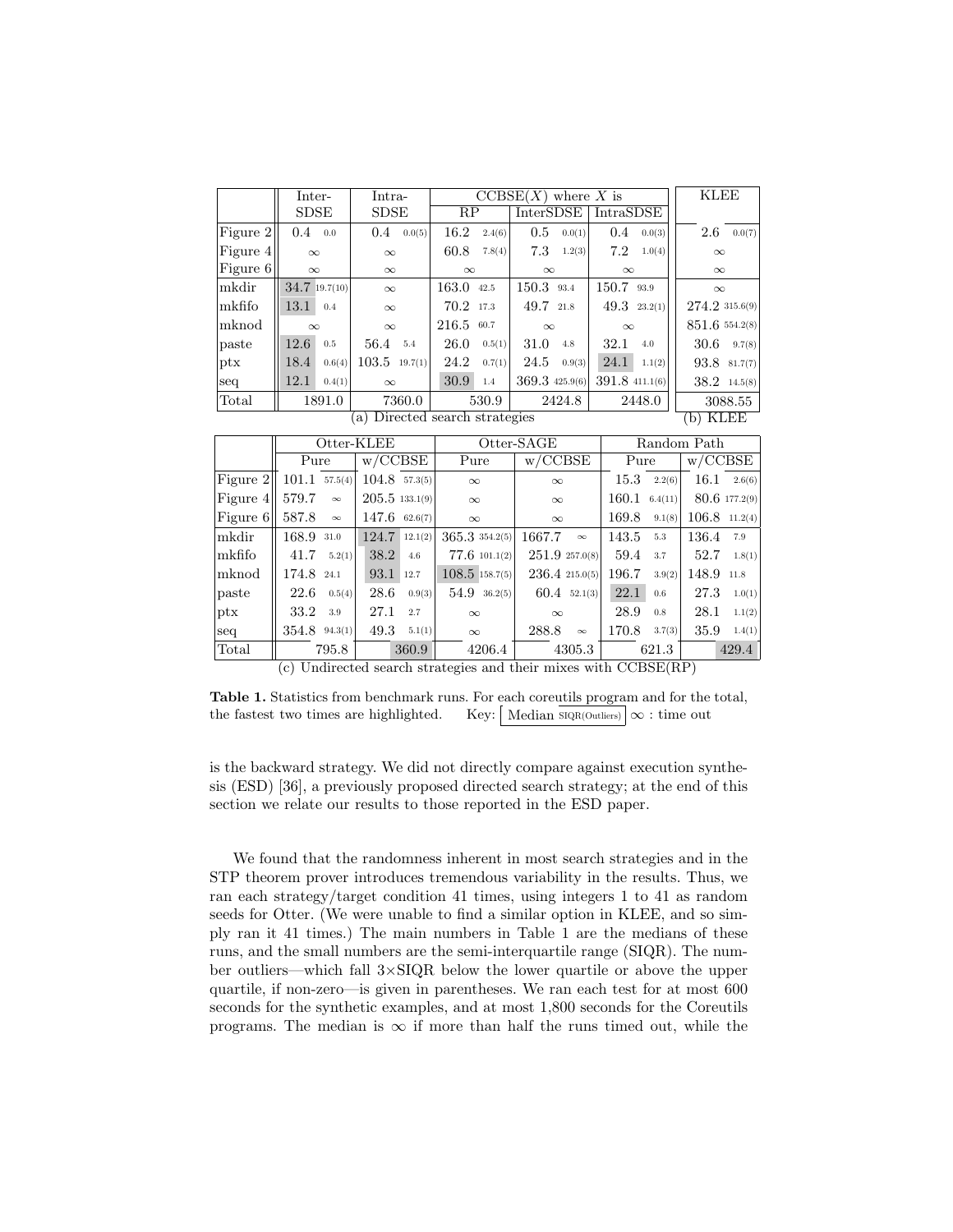SIQR is  $\infty$  if more than one quarter of the runs timed out. We highlight the fastest two times in each row.

### 3.1 Synthetic programs

The first three rows in Table 1 give the results from the examples in Figures 2, 4, and 6. In all cases the programs behaved as predicted.

For the program in Figure 2, both InterSDSE and IntraSDSE performed very well. Since the target line is in main, CCBSE(\*SDSE) is equivalent to \*SDSE, so those variants performed equally well. Otter-KLEE took much longer to find the target, with more than a quarter of the runs timing out, whereas Otter-SAGE timed out for more than half the runs. RP was able to find the target, but it took much longer than \*SDSE. Note that CCBSE(RP) degenerates to RP in this example, and runs in about the same time as RP. Lastly, KLEE performed very well also, although it was still slower than \*SDSE in this example.

For the program in Figure 4, CCBSE(InterSDSE) and CCBSE(IntraSDSE) found the target line quickly, while CCBSE(RP) did so in reasonable amount of time. CCBSE(\*SDSE) were much more efficient, because with these strategies, after each failing verification of  $f(m,n)$  (when  $0 \le m \le 7$ ), the \*SDSE strategies chose to try  $f(m+1,n)$  rather than stepping into f, as f is a target added by CCBSE and is closer from any point in main than the assertion in f is.

For the program in Figure 6, Mix-CCBSE(RP) and Mix-CCBSE(Otter-KLEE) performed the best among all strategies, as expected. However, Mix-CCBSE(Otter-SAGE) performed far worse. This is because its forward search (Otter-SAGE) got stuck in one value of m in the very beginning, and therefore it and the backward search did not match up.

#### 3.2 GNU Coreutils

The lower rows of Table 1 give the results from the Coreutils programs. The six programs we analyzed contain a total of 2.4 kloc and share a common library of about 30 kloc. For each bug, we manually added a corresponding failing assertion to the program, and set that as the target line. For example, the Coreutils program seq has a buffer overflow in which an index i accesses outside the bounds of a string fmt [25]. Thus, just before this array access, we added an assertion  $assert(i < strlen(fmt))$  to indicate the overflow. Each assertion has a call-chain distance from main ranging from two to seven. Note that Otter does have built-in detection of buffer overflows and similar errors, but for our experiments we do not use this feature to identify valid targets for line reachability.

The Coreutils programs receive input from the command line and from standard input. We initialized the command line as in KLEE [4]: given a sequence of integers  $n_1, n_2, \dots, n_k$ , Otter sets the program to have (excluding the program name) at least  $0$  and at most  $k$  arguments, where the *i*th argument is a symbolic string of length  $n_i$ . All of the programs we analyzed used  $(10, 2, 2)$  as the input sequence, except mknod, which used  $(10, 2, 2, 2)$ . Standard input is modeled as an unbounded stream of symbolic values.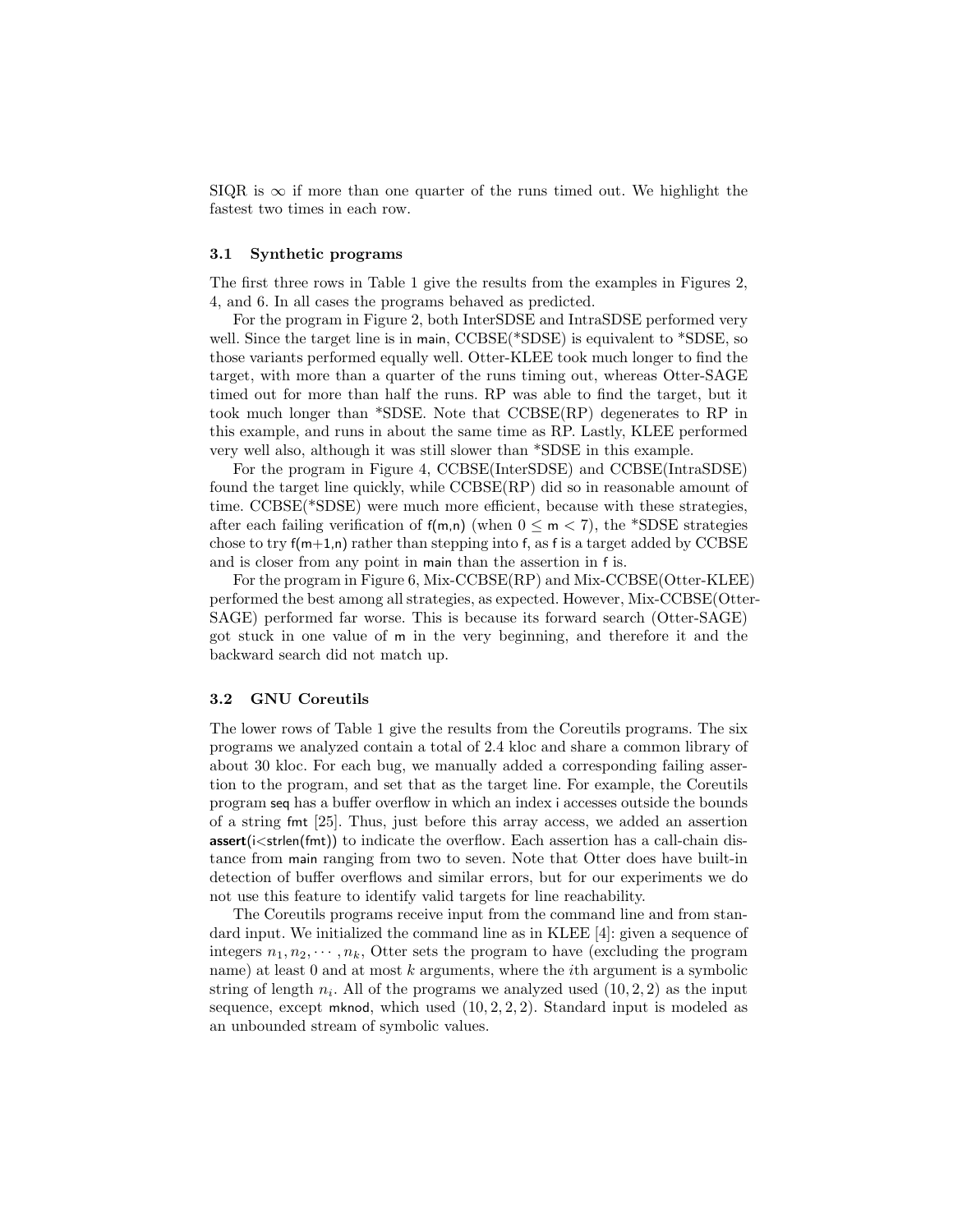```
1 int main(int argc, char∗∗ argv) {
2 while ((\text{optc} = \text{getopt\_long}(\text{args}, \text{args}, \text{obs}, \text{longopts}, \text{NULL})) := -1) \{ ... \} ...3 if (\n \ast some condition \ast \land quote(...);
\overline{A}5 if (/* another condition */) quote(...);
6 }
```
### Fig. 7. Code pattern in mkdir, mkfifo and mknod

Coreutils programs make extensive use of the C standard library. To support them, we implemented a partial model of POSIX system calls on top of an in-memory file system, and combined this with the newlib C standard library implementation [28]. All this code is written in C, so Otter executes it as it would any other source code.

Analysis. We can see clearly from the shaded boxes in Table 1 that InterSDSE performed extremely well, achieving the fastest running times on five of the six programs. However, InterSDSE timed out on mknod. Examining this program, we found it shares a similar structure with mkdir and mkfifo, sketched in Figure 7. These programs parse their command line arguments with getopt long, and then branch depending on those arguments; several of these branches call the same function quote(). In mkdir and mkfifo, the target is reachable within the first call to quote(), and thus SDSE can find it quickly. However, in mknod, the bug is only reachable in a later call to quote()—but since the first call to quote() is a shorter path to the target line, InterSDSE takes that call and then gets stuck inside quote(), never returning to main() to find the path to the failing assertion.

The last row in Table 1 sums up the median times for the Coreutils programs, counting time-outs as 1,800s. These results show that mixing a forward search with CCBSE can be a significant improvement—for Otter-KLEE and Random Path, the total times are notably less when mixed with CCBSE. One particularly interesting result is that Mix-CCBSE(Otter-KLEE) runs dramatically faster on mknod than either of its constituents (93.1s for the combination versus 174.8s for Otter-KLEE and 216.5s for CCBSE(RP)). This case demonstrates the benefit of mixing forward and backward search: in the combination,  $CCBSE(RP)$  found the failing path inside of quote() (recall Figure 7), and Otter-KLEE found the path from the beginning of main() to the right call to quote(). We also observe that the SIQR for Mix-CCBSE(Otter-KLEE) is generally lower than either of its constituents, which is a further benefit.

Overall, Mix-CCBSE(Otter-KLEE) has the fastest total running time across all strategies, including InterSDSE (because of its time-out); and although it is not always the fastest search strategy, it is subjectively fast enough on these examples. Thus, our results suggest that the best single strategy option for solving line reachability is Mix-CCBSE(Otter-KLEE), or perhaps Mix-CCBSE(Otter-KLEE) in round-robin with InterSDSE to combine the strengths of both.

Execution synthesis. ESD [36] is a symbolic execution tool that also aims to solve the line reachability problem. It uses a *proximity-quided path search* that is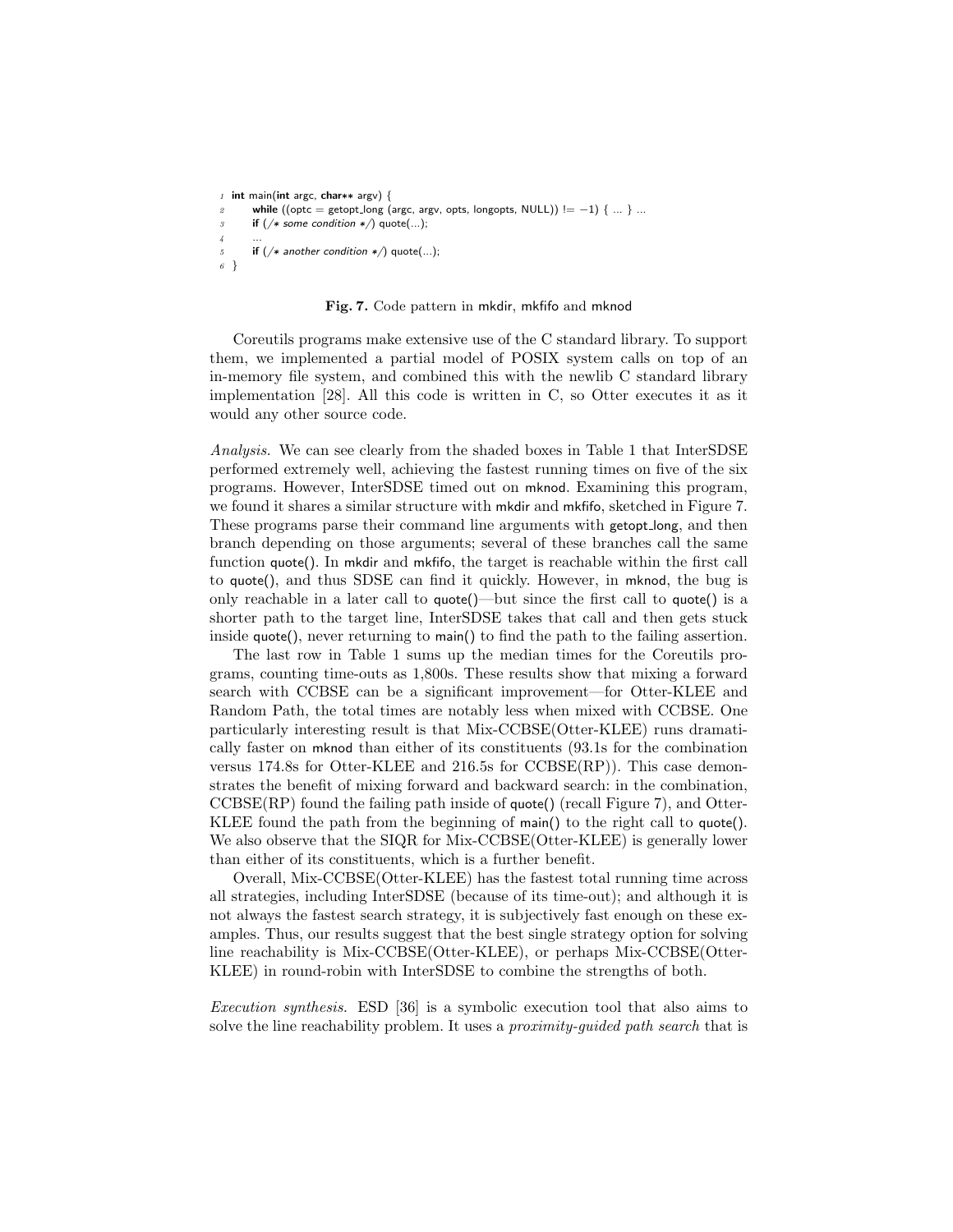similar to our *IntraSDSE* algorithm, and an interprocedural reaching definition analysis to find intermediate goals for directing the search. The published results show that ESD works very well on five Coreutils programs, four of which (mkdir, mkfifo, mknod, and paste) we also analyzed. Since ESD is not publicly available, we were unable to include it in our experiment directly, and we found it difficult to replicate from the description in the paper. One thing we can say for certain is that the interprocedural reaching definition analysis in ESD is clearly critical, as our implementation of IntraSDSE by itself performed quite poorly.

Comparing published numbers, if we run InterSDSE and Mix-CCBSE(Otter-KLEE) simultaneously on two machines and return whichever returns first, we obtain a strategy which performs in the same ballpark as ESD, which took 15s for mkdir, 15s for mkfifo, 20s for mknod, and 25s for paste. The ESD authors informed us that they did not observe variability in their experiment, which consists of 5 runs per test program [35]. However, we find this somewhat surprising, since ESD employs randomization in its search strategy, and is implemented on top of KLEE whose performance we have found to be highly variable (Table 1).

Clearly this comparison should be taken with a grain of salt due to major differences between Otter and ESD as well as in the experimental setups. These include the version of KLEE evaluated (we used the latest version of KLEE as of April 2011, whereas the ESD paper is based on a pre-release 2008 version of KLEE), symbolic parameters, default search strategy, processor speed, memory, Linux kernel version, whether tests are run in parallel or sequentially, the number of runs per test program, and how random number generators are seeded. These differences may also explain a discrepancy between our evaluations of KLEE: the ESD paper reported that KLEE was not able to find the target bugs within an hour, but in our experiments KLEE was able to find them (note that nearly one-third of the runs for mkdir returned within half an hour, which is not reflected by its median).

#### 3.3 Threats to validity

There are several threats to the validity of our results. First, we were surprised by the wide variability in our running times: the SIQR can be very large in some cases for CCBSE(\*SDSE), KLEE and Otter-SAGE, the SIQR exceeds the median—and there are many outliers.<sup>2</sup> This indicates the results are not normally distributed, and suggests that randomness in symbolic execution can greatly perturb the results. To our knowledge, this kind of significant variability has not been reported well in the literature, and we recommend that future efforts on symbolic execution carefully consider it in their analyses. That said, the variation in results for CCBSE(Otter-KLEE) and InterSDSE, the best-performing strategies, was generally low.

Second, our implementation of KLEE and SAGE unavoidably differs from the original versions. The original KLEE is based on LLVM [22], whereas Otter

<sup>2</sup> See the companion technical report, Appendix A for beeswarm distribution plots for each cell in the table [23].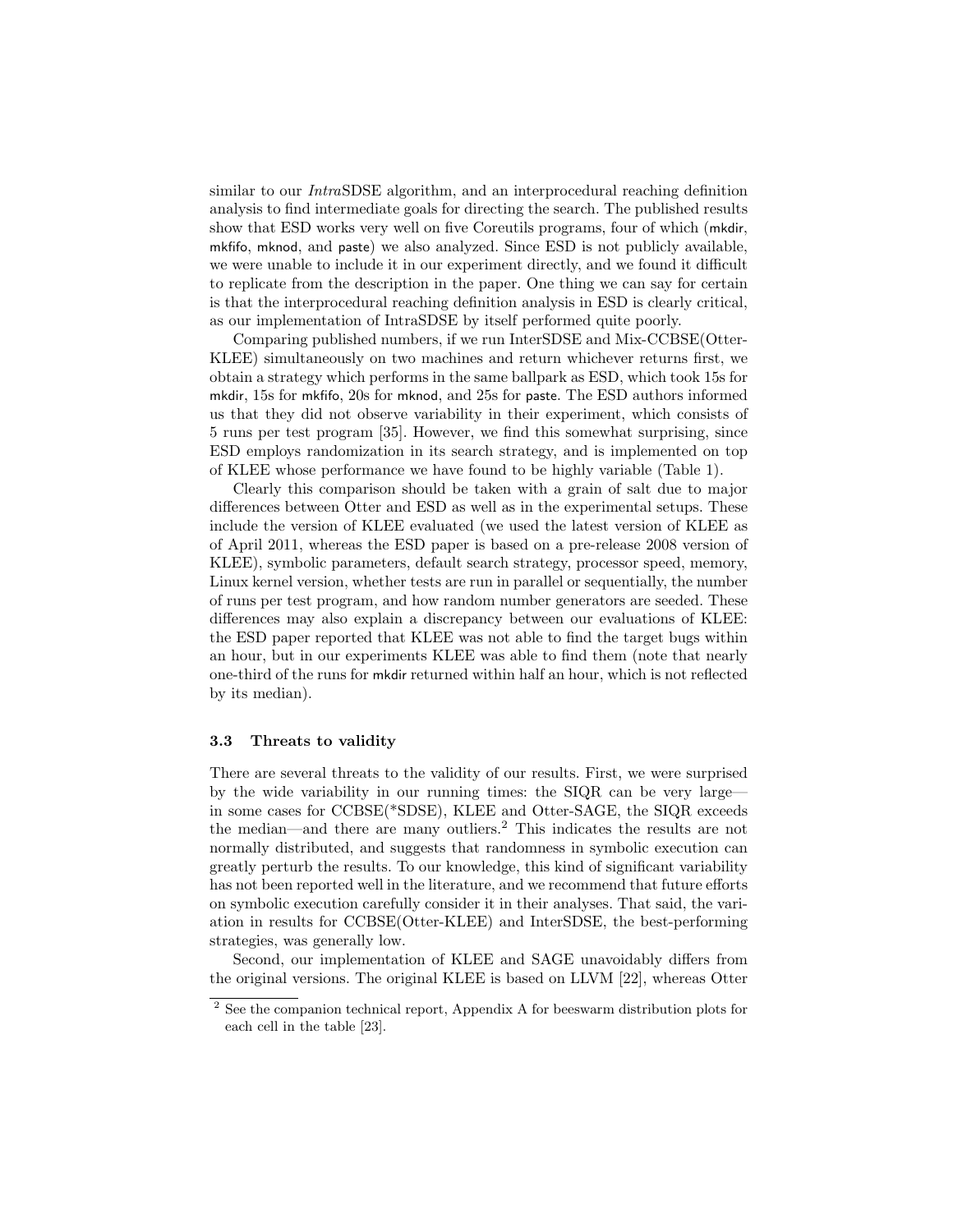is based on CIL, and therefore they compute distance metrics over different control-flow graphs. Also, Otter uses newlib [28] as the standard C library, while KLEE uses uclibc [33]. These may explain some of the difference between KLEE and Otter-KLEE's performance in Table 1.

Finally, the original SAGE is a concolic executor, which runs programs to completion using the underlying operating system, while Otter-SAGE emulates the run-to-completion behavior by not switching away from the currently executing path. There are other differences between SAGE and Otter, e.g., SAGE only invokes the theorem prover at the end of path exploration, whereas Otter invokes the theorem prover at every conditional along the path. Also, SAGE suffers from divergences, where a generated input may not follow a predicted path (possibly repeating a previously explored path) due to mismatches between the system model and the underlying system. Otter does not suffer from divergences because it uses a purely symbolic system model. These differences may make the SAGE strategy less suited to Otter.

## 4 Other related work

Several other researchers have proposed general symbolic execution search strategies, in addition to the ones discussed in Section 2. Hybrid concolic testing mixes random testing with symbolic execution [24]. Burnim and Sen propose several such heuristics, including a control-flow graph based search strategy [3]. Xie et al propose Fitnex, a strategy that uses fitness values to guide path exploration [34]. It would be interesting future work to compare against these strategies as well; we conjecture that, as these are general rather than targeted search strategies, they will not perform as well as our approach for targeted search.

Researchers have also used model checkers to solve the line reachability problem by specifying the target line as the target state in the model. Much like our work, *directed model checking* [7] focuses on scheduling heuristics to quickly discover the target. Edelkamp et al proposed several heuristics based on minimizing the number of transitions from the current program state to the target state in the model defined by a finite-state automata  $[8]$  or Büchi automata  $[7]$ . Groce et al suggested using structural heuristics such as maximizing code coverage or thread interleavings [14]. Kupferschmid et al borrowed an AI technique based on finding the shortest distance through a monotonic relaxation of the model in which states are sets whose successors increase monotonically under set inclusion [20]. In contrast, SDSE prioritizes exploration based on distance in the ICFG, and CCBSE explores backwards from the target.

# 5 Conclusion

In this paper, we studied the problem of line reachability, which arises in automated debugging and in triaging static analysis results, among other applications. We introduced two new directed search strategies, SDSE and CCBSE, that use two very different approaches to solve line reachability. We also discussed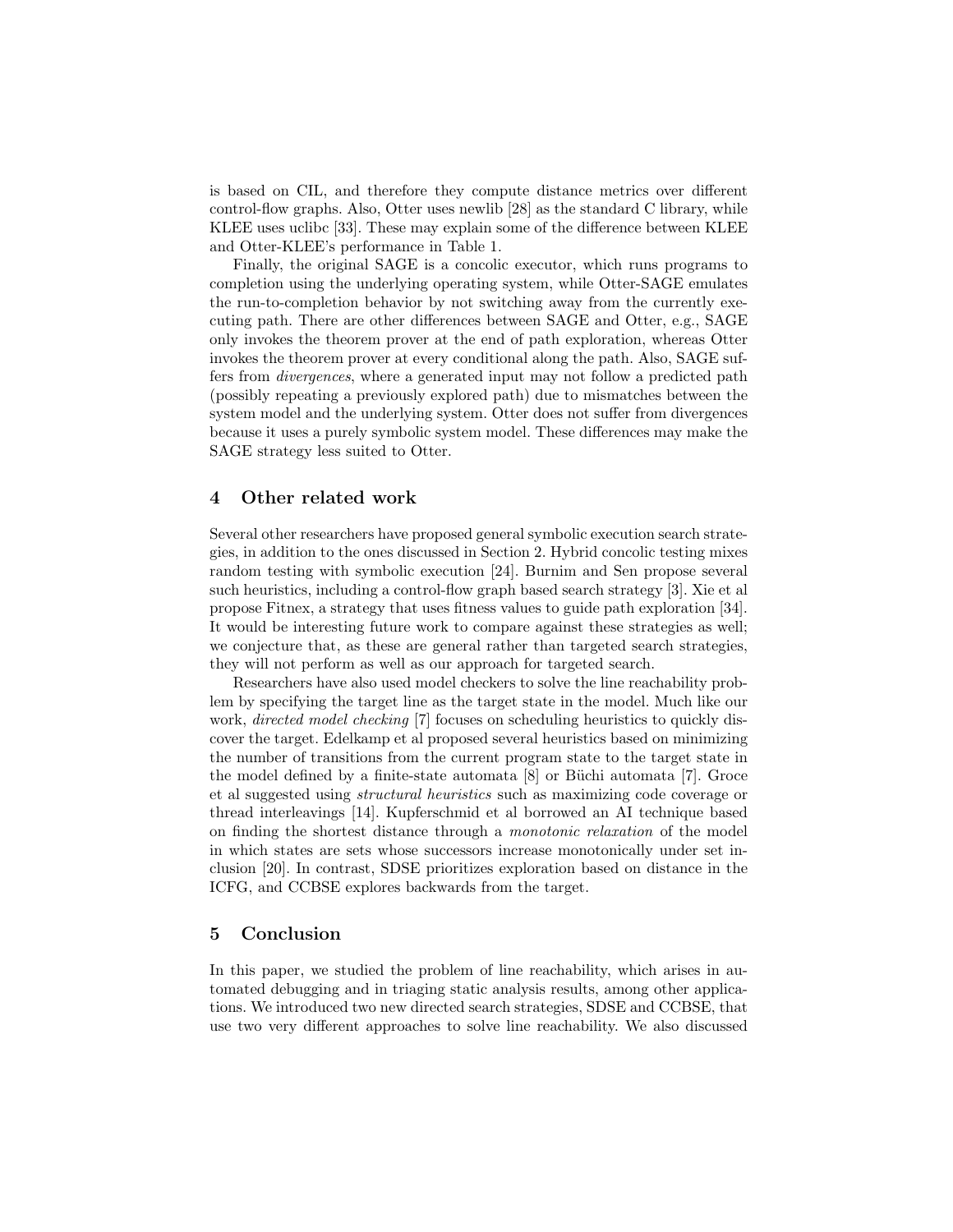a method for combining CCBSE with any forward search strategy, to get the best of both worlds. We implemented these strategies and a range of state-ofthe-art forward search strategies (KLEE, SAGE, and Random Path) in Otter, and studied their performance on six programs from GNU Coreutils and on two synthetic programs. The results indicate that both SDSE and mixed CCBSE and KLEE outperformed the other strategies. While SDSE performed extremely well in many cases, it does perform badly sometimes, whereas mixing CCBSE with KLEE achieves the best overall running time across all strategies, including SDSE. In summary, our results suggest that directed symbolic execution is a practical and effective approach to line reachability.

# Acknowledgments

This research was supported in part by National Science Foundation grants CCF-0346982, CCF-0541036, and CCF-0915978. We would also like to thank Elnatan Reisner and Jonathan Turpie for their help developing the POSIX library.

## References

- 1. Richard Bornat. Proving pointer programs in Hoare logic. In MPC, pages 102–126, 2000.
- 2. Robert S. Boyer, Bernard Elspas, and Karl N. Levitt. SELECT–a formal system for testing and debugging programs by symbolic execution. In ICRS, pages 234–245, 1975.
- 3. Jacob Burnim and Koushik Sen. Heuristics for scalable dynamic test generation. In ASE, pages 443–446, 2008.
- 4. Cristian Cadar, Daniel Dunbar, and Dawson R. Engler. KLEE: unassisted and automatic generation of high-coverage tests for complex systems programs. In OSDI, pages 209–224, 2008.
- 5. Cristian Cadar, Vijay Ganesh, Peter M. Pawlowski, David L. Dill, and Dawson R. Engler. EXE: automatically generating inputs of death. In CCS, pages 322–335, 2006.
- 6. Coreutils GNU core utilities. http://www.gnu.org/software/coreutils/.
- 7. Stefan Edelkamp, Stefan Leue, and Alberto Lluch-Lafuente. Directed explicit-state model checking in the validation of communication protocols. Software Tools for Technology Transfer, 5(2):247–267, 2004.
- 8. Stefan Edelkamp, Alberto Lluch-Lafuente, and Stefan Leue. Trail-directed model checking. Electrical Notes Theoretical Computer Science, 55(3):343–356, 2001.
- 9. Manuel Fähndrich, Jakob Rehof, and Manuvir Das. Scalable context-sensitive flow analysis using instantiation constraints. In PLDI, pages 253–263, 2000.
- 10. Vijay Ganesh and David L. Dill. A decision procedure for bit-vectors and arrays. In CAV, pages 519–531, 2007.
- 11. Patrice Godefroid, Nils Klarlund, and Koushik Sen. DART: directed automated random testing. In PLDI, pages 213–223, 2005.
- 12. Patrice Godefroid, Michael Y. Levin, and David A. Molnar. Active property checking. In EMSOFT, pages 207–216, 2008.